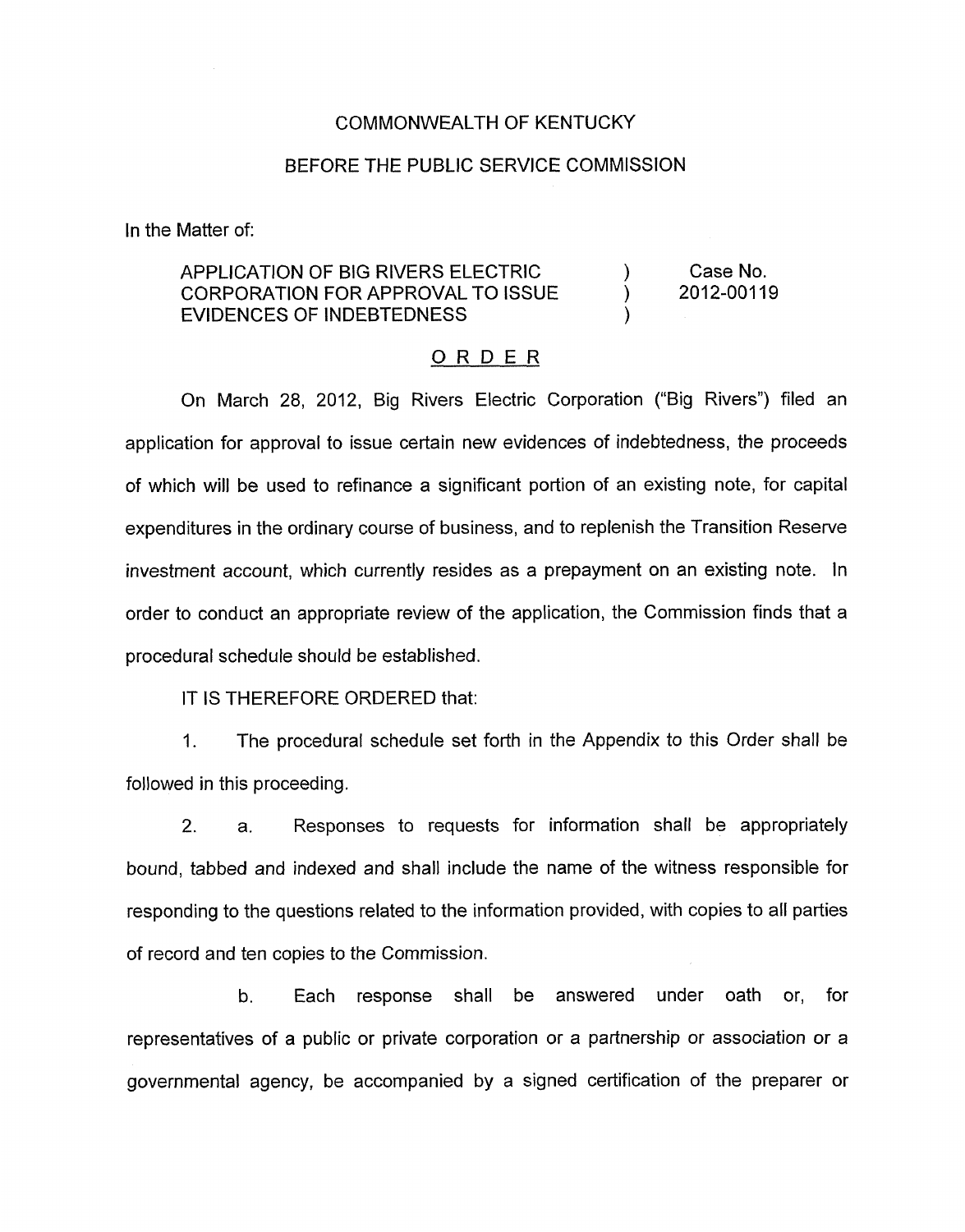person supervising the preparation of the response on behalf of the entity that the response is true and accurate to the best of that person's knowledge, information, and belief formed after a reasonable inquiry.

c. Any party shall make timely amendment to any prior response if it obtains information which indicates that the response was incorrect when made or, though correct when made, is now incorrect in any material respect.

d. For any request to which a party fails or refuses to furnish all or part of the requested information, that party shall provide a written explanation of the specific grounds for its failure to completely and precisely respond.

**3.** Any party requesting intervention status in this proceeding shall accept the procedural schedule set forth in the Appendix to this Order.

**4.**  Any party filing testimony shall file an original and ten copies.

5. Big Rivers shall give notice of the hearing in accordance with the provisions set forth in 807 KAR 5:011, Section 8(5). At the time publication is requested, Big Rivers shall forward a duplicate of the notice and request to the Commission.

6. At any public hearing in this matter, neither opening statements nor summarization of direct testimony shall be permitted.

*7.* Any objections or motions relating to discovery or procedural dates shall be filed upon four business days' notice or the filing party shall explain, in writing, why such notice was not possible.

8. Motions for extensions of time with respect to the schedule herein shall be made in writing and will be granted only upon a showing of good cause.

-2- Case No. 2012-00119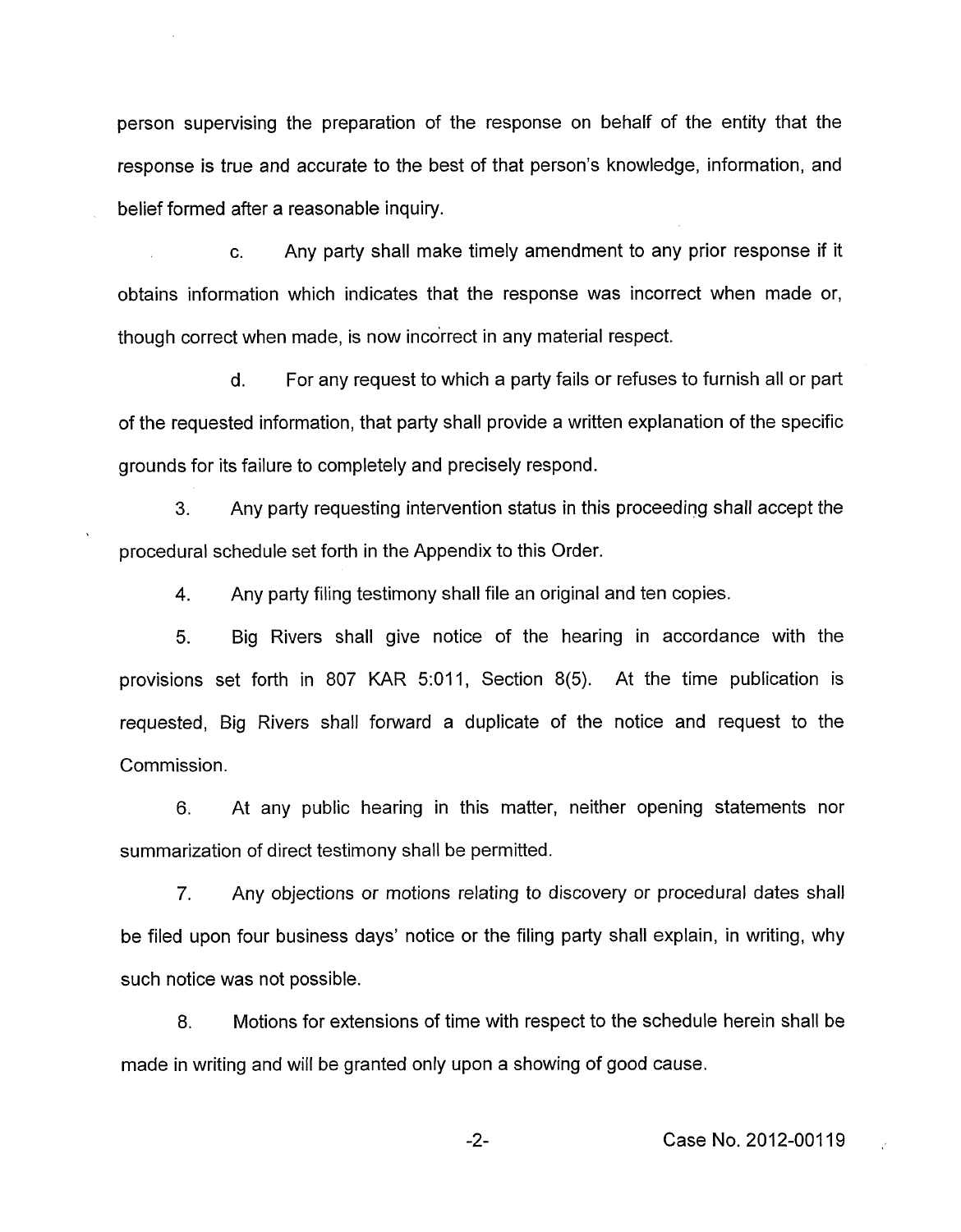9. Nothing contained herein shall prevent the Commission from entering further Orders in this matter.

By the Commission



**ATT**  $\delta$ e Director

Case No. 2012-00119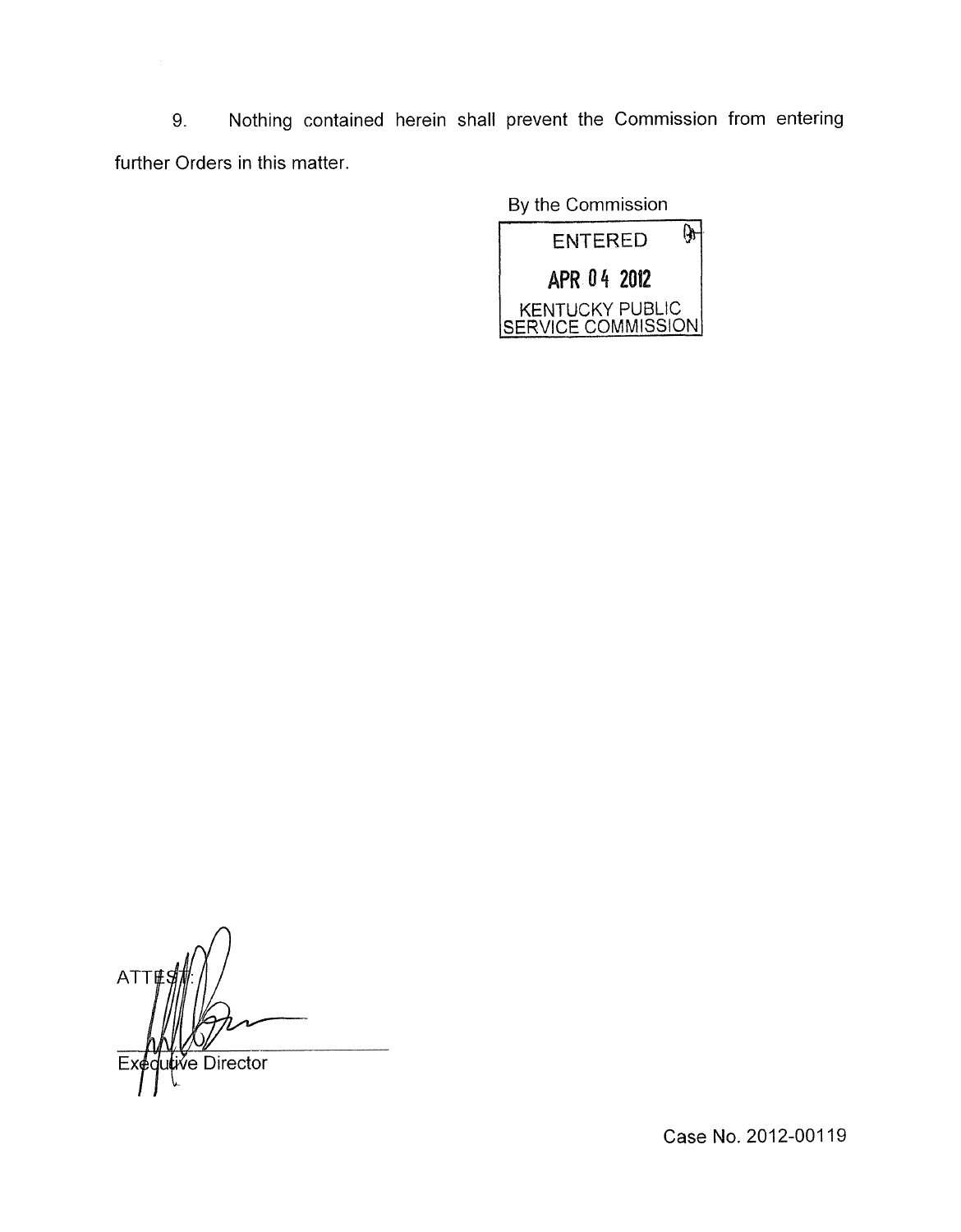# APPENDIX

## APPENDIX TO AN ORDER OF THE KENTUCKY PUBLIC SERVICE COMMISSION IN CASE NO. 2012-001 19 DATED 0 4 **2012**

| Initial requests for information to Big Rivers shall    |  |
|---------------------------------------------------------|--|
| Big Rivers shall file responses to initial requests for |  |
| Supplemental requests for information to Big Rivers     |  |
| Big Rivers' responses to supplemental requests for      |  |

 $\sim$   $\sim$